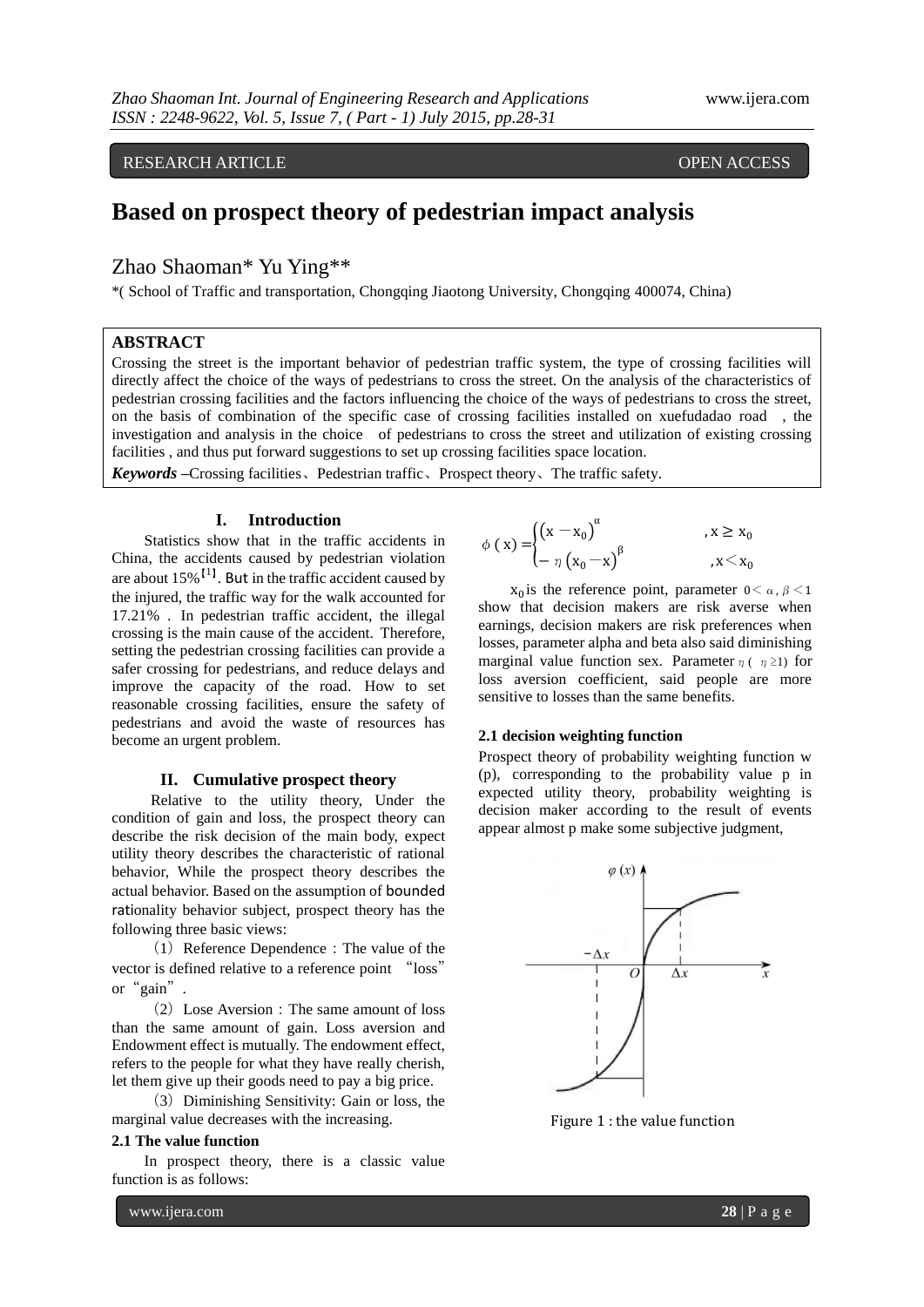it is not a probability, don't follow the axiom of probability theory, can be thought of as the subjective psychological probability of decision makers, The

probability weighting function w (P) has the following properties:

(1)  $\overline{w}$  (p) is the nonlinear monotone increasing function of probability p and  $w(0)=0, w(1)=1$ , and discontinuous in 0 and l:

(2) For small probability, it will always give too much weight,  $w(P) > P$ . While for large probability always give too little weight, or  $w(P) < P$ ;

(3) The complementary probability events is less than the sum of the weighted function certainty of the weighted function, namely  $w(p)+w(l-p)<1$ ;

(4) Close to the boundary of the deterministic event, belongs to the scope of the mutation probability evaluation, weighted function is often overlooked or amplifier, this feature can be used to explain the deterministic effect of its general shape as shown in figure2 , w (p) functional form is as follows:

$$
W(P_j) = \frac{P_j^p}{\left[ P_j^p + (1 - P_j)^{-p} \right]^{\frac{1}{p}}}
$$

Thus, future value V can be expressed as type:

$$
V(x_1, p_1 ; x_2, p_2...x_n, p_n)
$$
  
= $v(x_1)w(p_1)+v(x_2)w(p_2)+...+v(x_n)w(p_n)$   
=
$$
\sum_{k=1}^n v(x_k)w(p_k)
$$

#### **III. Data and empirical research**

#### **3.1 the research methods**

Pedestrian crossing facilities selection is on the basis of the psychological characteristics of the pedestrian performance, analysis of the choice behavior can determine the actual behavior of the pedestrian crossing and explain the reasons behind the behavior. Therefore, pedestrian select properties data of tectonic model is very important in practical application. By actual data for the completed choice behavior that choice is the result of the actual choice behavior and impact condition.

Behavior is a typical problem of uncertainty, crossing the street in the transportation system, there are multiple people, each traveler behavior have their own goals and code of conduct. Each traveler's decisions can predict, that is to say, the pedestrian crossing the traffic system of the state is uncertain, and prospect theory is describe uncertainty decision-making under the condition of effective and fit the actual status of the theory.

## **3.2 Crossing facilities preference analysis**

Through the survey, The choice of pedestrian crossing facilities on three main tend to be overpasses (the proportion of 42.1%)and pedestrian crossing (the proportion of 35.  $6\%$ ), The popularity of the lowest underground channels. Mainly because of pedestrian crossing facilities in safety factor on the choice of the main (the proportion of 57.  $4\%$ ), And bridge by implementing a spatial separation between pedestrians and motor vehicles to ensure the safety of the pedestrians crossing the street to provide security than pedestrian crossing pedestrians, and therefore bridge relative to the pedestrian crossing with more choice.



**figure 2 : Choice tendency for pedestrians distribution statistics**



# **figure 3 : Select reason for pedestrians survey statistics**

In addition, bridge and tunnel crossing the street while the basic spatial structure is relatively close, and the safety factor can be considered to be the same, but the choice of bridge proportion is much higher than that of underground tunnel crossing the street because of underground tunnel ventilation, lighting condition is bad, can't satisfy the requirement of the pedestrian comfort, moreover underground passage potentially unsafe factors, and guidance, this is also the pedestrian are reluctant to use one of the reasons. The survey data and selection for pedestrians reason data see figure 2 and figure 3.

#### **3.3 behavior empirical research crossing the street**

Combined with the instance: The starting point to the crosswalk and distance apart is exactly equal to the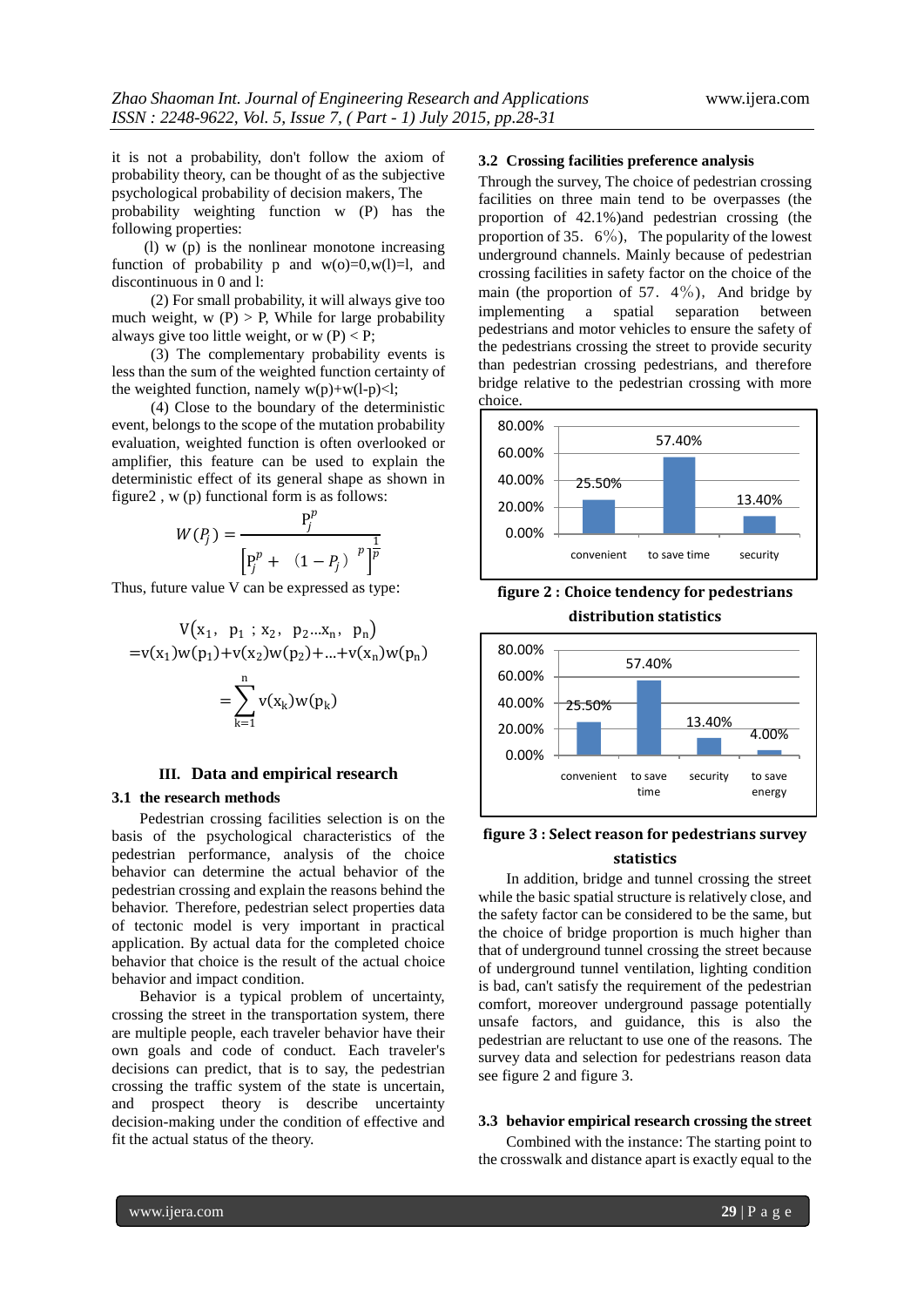length of bridge (the maximum wait time of red light) is  $60s$ .

 $(1)$  Set for commuter travel purpose, the constraints of time is  $30$ ,  $40$ ,  $50$  and  $60s$ , People's choice of pedestrian crossing, overpasses is shown in table 4, by table 4 can be jumping to conclusions:

A:Under the condition of different constraints of time, people in the path selection, shows people in decision-making is a reference point dependent

B:When the constraints of time is 30s, the constraints of time less than the predicted travel time expectation (the mean 35s), and the constraints of time less than through overpasses the shortest time, people clear preference crosswalk, when people in the face of the loss risk pursuit;

C:When the constraint of time is 40s, equal to the shortest time of overpasses, people clear preference overpasses, rather than choose crosswalk, adventure to get more profits, to show that the traveler earnings risk aversion;

| Constraint<br>of<br>S<br>time(s) | travel<br>purpose | Surveye<br>d<br>quantity<br>(people) | Pedestrian<br>crossing<br>$(20s-60s)$ | overpasses<br>$(40s-50s)$ |
|----------------------------------|-------------------|--------------------------------------|---------------------------------------|---------------------------|
| 30                               | commutin<br>g     | 50                                   | 41                                    | 9                         |
| 40                               | commutin<br>g     | 50                                   | 6                                     | 44                        |
| 50                               | commutin<br>g     | 50                                   | 4                                     | 46                        |
| 60                               | commutin<br>g     | 50                                   | 7                                     | 43                        |

## **table 4:the choice of overpasses**

D:When the constraint of time is 50s, equal to the predicted travel time expectation, People prefer the flyover, and violates the choice results of expect utility theory assumes. Because the time of variance is smaller than pedestrian overpasses, choose losses will be less than pedestrian overpasses, thus proves the prospect theory of loss aversion principle.

| Constraints<br>of<br>time change | Travel purpose | the change rate<br>of crossing the<br>choice |
|----------------------------------|----------------|----------------------------------------------|
| $30 \rightarrow 40s$             | commuting      | 52.31%                                       |
| $40 \rightarrow 50s$             | commuting      | 24.01%                                       |
| $50 \rightarrow 60s$             | commuting      | 18.85%                                       |

**table 5:the choice of overpasses** 

(2) Travel purpose, alternate path conditions remain the same, when the constraint of time change, respectively from the 30s to 40s, respectively from the 40s to 50s and respectively from the 50s to 60s, people's choice of pedestrian crossing, overpasses is shown in table 5.

By table 5 can be jumping to conclusions: when the constraints of time change, people crossing the choice behavior will change. When the constraint of time varying from 30s to 40s, People choose path change rate of 52.31%, greater than the rate(24.01%) of change that the constraints of time varying from 40 minutes for 50 minutes, show that travelers choose path more sensitive to losses than gains.

# **IV. Conclusion**

The data of investigation on characteristics of pedestrian crossing facilities selection, analysis and empirical research, By the prospect theory, studies have shown that: In the various factors affecting pedestrian choice crossing facilities, Facilities itself characteristics determined by the factors such as safety, saving energy has a little influence, the main factors is the nature of the traveler.

Analyze and demonstrate of the author better reflect the current situation of the pedestrian crossing, But further studies need to research the specific characteristics of crossing facilities,and the pedestrian characteristics factors are more comprehensive consideration ;In addition, besides overpasses and pedestrian crossing, also underground passage as the main crossing facilities should be considered.

## **Reference**

- [1] Xie Zhengcai, China's embarrassment in t he world [N] . Beijing morning post 2005  $-11-04$ .
- [2] KahnemanD,Tversky.AProspeettheory:ananal ysisofdecisionunderrisk[j].Economiea.1979,4  $7(2):263 - 291.$
- [3] De Palma A,Pi card N. Route choice deci sion under travel time uncertainty[J].Trans portation Research PartA.2005,39(4):295-32 4 .
- [4] Tversky.A,Kahneman.D.AdvaneesinProsPeet Theory:CumulativeRepresentationofUneertai nty[J].Joumal of Risk and Uncertainty.199  $2,9:195 - 23.$
- [5] Guo hongwei,Xiong hui. The pedestrian cr ossing facilities preference research[J]. Tra nsportation and logistics. 2006.